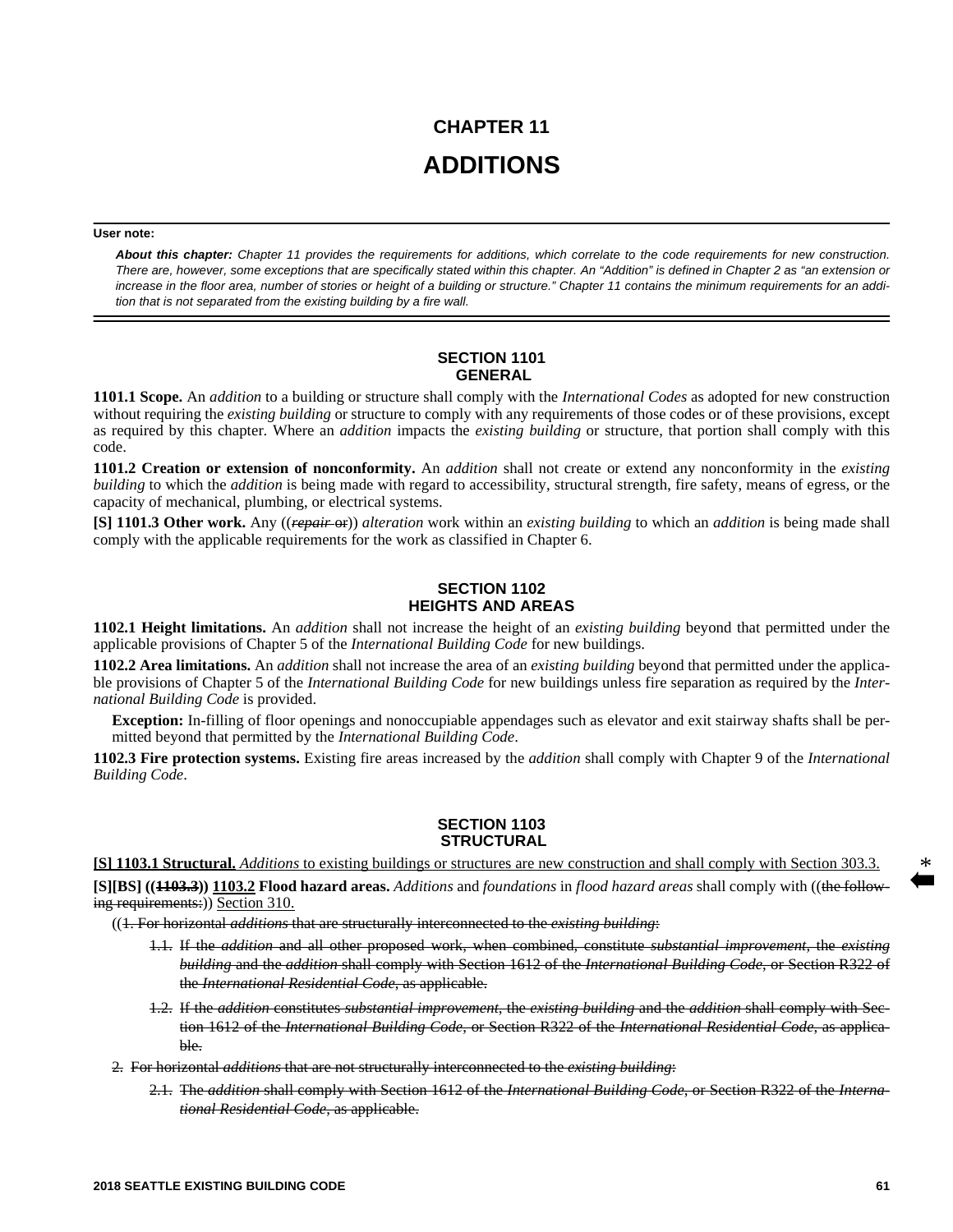- 2.2. If the *addition* and all other proposed work, when combined, constitute *substantial improvement*, the *existing building* and the *addition* shall comply with Section 1612 of the *International Building Code*, or Section R322 of the *International Residential Code*, as applicable.
- 3. For vertical *additions* and all other proposed work that, when combined, constitute *substantial improvement*, the *existing building* shall comply with Section 1612 of the *International Building Code*, or Section R322 of the *International Residential Code*, as applicable.
- 4. For a raised or extended foundation, if the foundation work and all other proposed work, when combined, constitute *substantial improvement*, the *existing building* shall comply with Section 1612 of the *International Building Code,* or Section R322 of the *International Residential Code*, as applicable.
- 5. For a new foundation or replacement foundation, the foundation shall comply with Section 1612 of the *International Building Code* or Section R322 of the *International Residential Code*, as applicable.))

# **SECTION 1104 SMOKE ALARMS IN OCCUPANCY GROUPS R AND I-1**

**[S] 1104.1 Smoke alarms in existing portions of a building.** Where an *addition* is made to a building or structure of a Group R or I-1 occupancy, the *existing building* shall be provided with smoke alarms as required by Section 1103.8 of the *International Fire Code.* ((or Section R314 of the *International Residential Code* as applicable.))

# **SECTION 1105 CARBON MONOXIDE ALARMS IN GROUPS I-1, I-2, I-4 AND R**

**1105.1 Carbon monoxide alarms in existing portions of a building.** Where an *addition* is made to a building or structure of a Group I-1, I-2, I-4 or R occupancy, the *existing building* shall be equipped with carbon monoxide alarms in accordance with Section 1103.9 of the *International Fire Code* or Section R315 of the *International Residential Code*, as applicable.

# **[S] ((SECTION 1106 STORM SHELTERS**

**1106.1 Addition to a Group E occupancy.** Where an *addition* is added to an existing Group E occupancy located in an area where the shelter design wind speed for tornados is 250 mph in accordance with Figure 304.2(1) of ICC 500 and the occupant load in the *addition* is 50 or more, the *addition* shall have a storm shelter constructed in accordance with ICC 500.

#### **Exceptions:**

- 1. Group E day care facilities.
- 2. Group E occupancies accessory to places of religious worship.
- 3. *Additions* meeting the requirements for shelter design in ICC 500.

**1106.1.1 Required occupant capacity.** The required occupant capacity of the storm shelter shall include all buildings on the site, and shall be the greater of the following:

1. The total occupant load of the classrooms, vocational rooms and offices in the Group E occupancy.

2. The occupant load of any indoor assembly space that is associated with the Group E occupancy.

#### **Exceptions:**

- 1. Where an *addition* is being added on an existing Group E site, and where the *addition* is not of sufficient size to accommodate the required occupant capacity of the storm shelter for all of the buildings on-site, the storm shelter shall at a minimum accommodate the required capacity for the *addition*.
- 2. Where *approved* by the code official, the required occupant capacity of the shelter shall be permitted to be reduced by the occupant capacity of any existing storm shelters on the site.

**1106.1.2 Location.** Storm shelters shall be located within the buildings they serve, or shall be located where the maximum distance of travel from not fewer than one exterior door of each building to a door of the shelter serving that building does not exceed  $1,000$  feet  $(305 \text{ m})$ .)

## **[S] ((SECTION 1107 ENERGY CONSERVATION**

**1107.1 Minimum requirements.** *Additions* to *existing buildings* shall conform to the energy requirements of the *International Energy Conservation Code* or *International Residential Code* as they relate to new construction.))